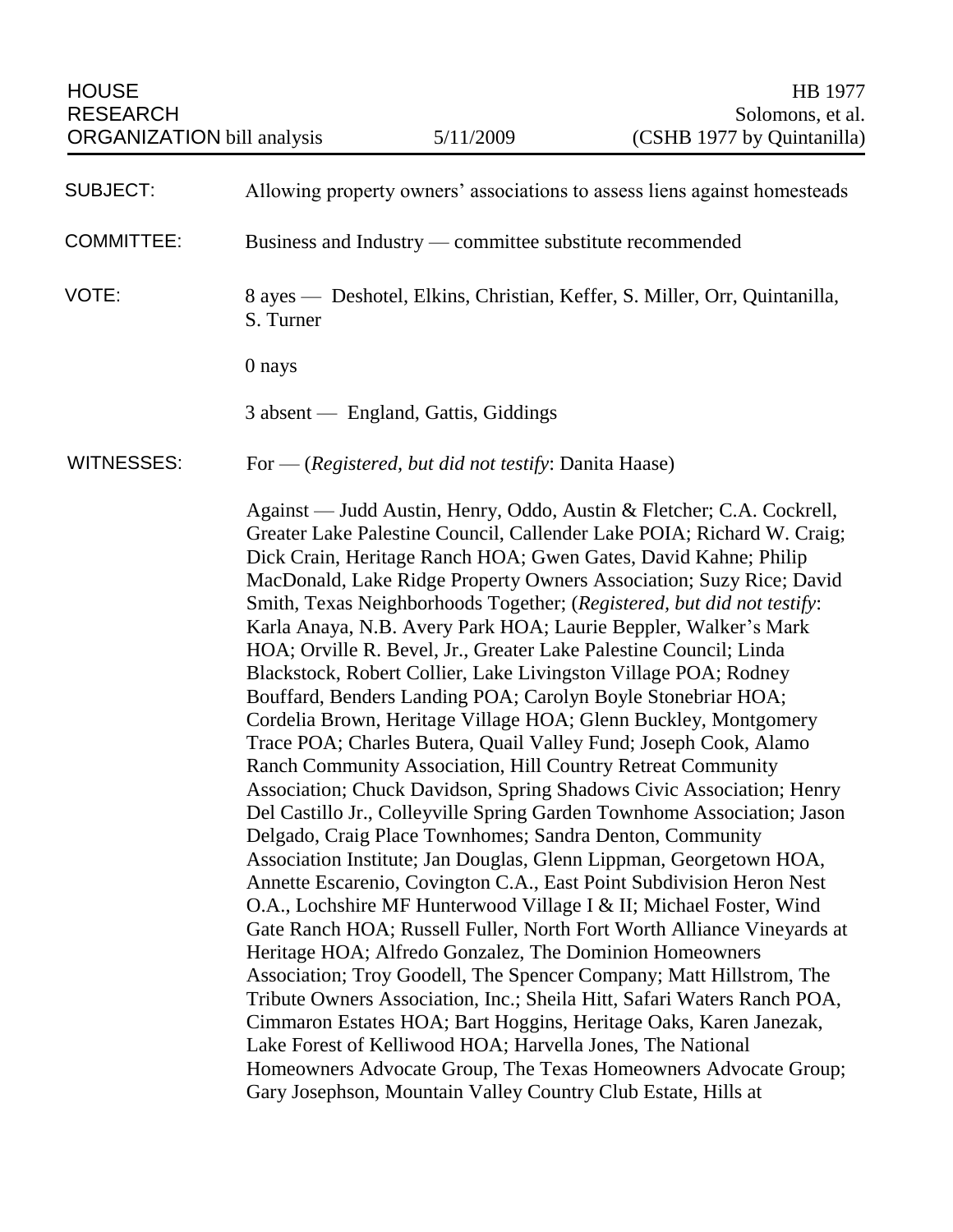## HB 1977 House Research Organization page 2

Westchester HOA; Kevin Kerwan, Heritage Ranch HOA; Sally King, Villas at Ingram Hills; Gary Klepperich, Singer Association Management, Inc.; Samantha Lacewell, Deerfield Village Community Association, Inc.; Larry Leesman, Oak Shores Estates HOA; Peter Legee, Forest Core Estate HOA, Inc.; Robert Leitner, MBCA, GMBAC; Lisa Lemmond, Copperstone HOA; Kate Loeffier, Windstone Colony HOA; John Michael, 2016 Main Owners Association; Robert Mohler, North Fort Worth Alliance and Arcadia Park Estates HOA; Theresa Ostrander, Heartland Community Association Kaufman County Municipal Utility District 8-12, Margaret Parker, Capital Consultant Management Corp.; Lisa Pfieffer, Coalition of NE Neighborhoods, CONEN, Ventura Maintenance Association, VMA; Lauren Ramella, Palo Blanco, HOA; Margaret Rankin, Lake Windcrest POA, Champions Creek, CIA; Rita Rasberry WynField Farms HOA; Cheryl Rhoads, Northpointe East Owners Association; Jim Rhodes, Terraces at Encino Park HOA; Eugene Riggs, Oak Shores HOA; Debra Romanon, Ashlynn Wells, Premier Communities; Reynaldo Sauceda, Deer Creek POA; Rachel Schmutz, Hannover Forest HOA, Inc.; Alan Seilhammen, Mutual of Omaha Bank; Sam Simmons, Kelliwood Terrace; A.J. Simpson, Briargate HOA; Dodie Slama, Chimney Hill Homeowners Association; Lewis Smith, Greatwood HOA; Bob Stout, The Woodlands Development Co., The Woodlands Township, Newland Communities of Texas; Danielle Sturm, Bauerle Ranch, Estates Bauerle Ranch; Susan Sweeney, Parker Estates Homeowners Association; Jamie Taylor, Cambridge Court HOA; L. Wayne Templeton, Hunters Valley HOA; Velma Thomas, Oak Hill Homeowners Association, Inc.; Rhonda Van Tassell, Lone Star Ranch HOA; Jimmy Vandagriff, Riverstone Roach HOA, Inc.; Susan Vandargriff, Imperial Oaks Park POA, Inc.; Jesus Varela, Northwest Park Home Owners' Association; Lynn Walshak, Texas Homeowners for HOA, Inc.; David Weinreich, Williams Chase HOA; Christi Wells, Community Association Bank, Mutual of Omaha Bank; Jay Wiesner, Callender Lake POA; Lance Williams, Champion Pines Condo Association, Millhollow Town Homes Association; 3000 S. Braeswood Condo Tanglegrove Townhome Condo Association; Robert Wise, Stone Forest HOA; John Wynn, Summerfield Homeowners Associations; Greg Yearsley, Hills at Firewheel HOA; and 101 others)

On — Bill Davis; Sharon Reuler

BACKGROUND: Texas Constitution, Art. 16, sec. 50 provides protections for homeowners and limits the ability of debtors to foreclose on homestead property.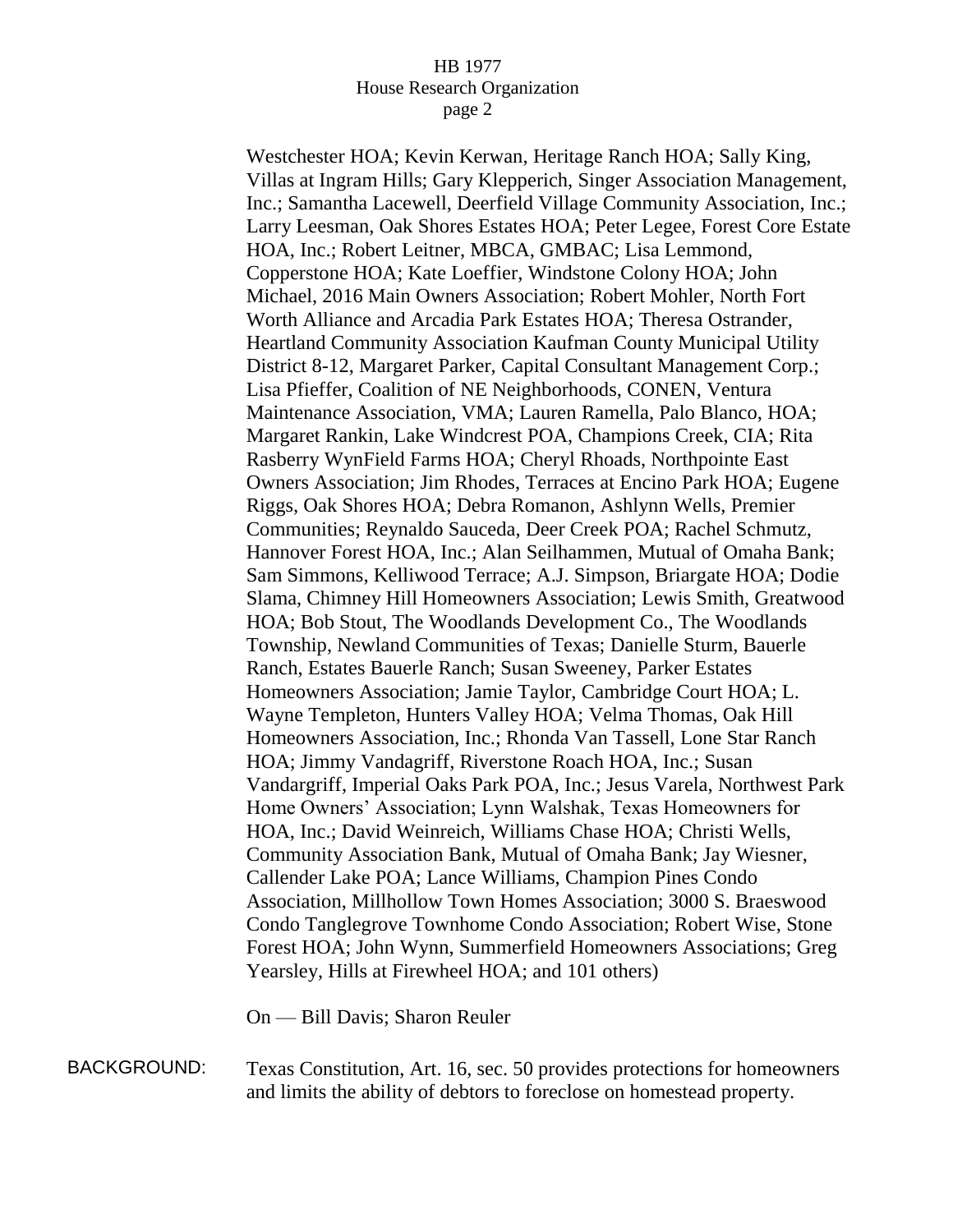## HB 1977 House Research Organization page 3

Property Code, sec. 209.009 prohibits property owners' associations from foreclosing on an assessment lien if the debt securing the lien consists solely of fines assessed by the association or attorney's fees incurred by the association solely associated with fines assessed by the association.

DIGEST: CSHB 1977 would amend Property Code, ch. 41 to provide that homestead property in a property owners' association would be exempt from foreclosure for debts owed to the property owners' association unless such seizures would be authorized by the association's dedicatory instruments.

> The bill would void any provision in a dedicatory instrument adopted before January 1, 2010, that would allow a property owners' association to foreclose on an assessment lien. However, such provision could be ratified or reenacted by a vote of a majority of voting interests in a property owners' association.

CSHB 1977 would require that such an election be registered by ballot. The ballots would be allowed to be cast in person, in absentia, or electronically as long as:

- each ballot could be verified as having been submitted by a member of an association; and
- each votes allocated can be verified as having been submitted only once.

Proxy voting in these elections would be prohibited.

CSHB 1977 would repeal Property Code, sec. 209.009.

The bill would take effect on January 1, 2010, but only if voters approve a constitutional amendment to prohibit foreclosure of homestead property to pay property owners' association assessments. If the constitutional amendment is not approved, the bill would have no effect.

SUPPORTERS SAY: CSHB 1977 would extend current protections from foreclosures of homestead in Texas except to collect on certain debts, including debts owed on the original loans, taxes, a refinanced lien, or on a materialman's lien. In its decision in *Inwood North Homeowners' Association, Inc. v. Harris*, 736 S.W. 2d 632 (Tex. 1987), the Texas Supreme Court held that homestead law does not protect an association's homeowners against